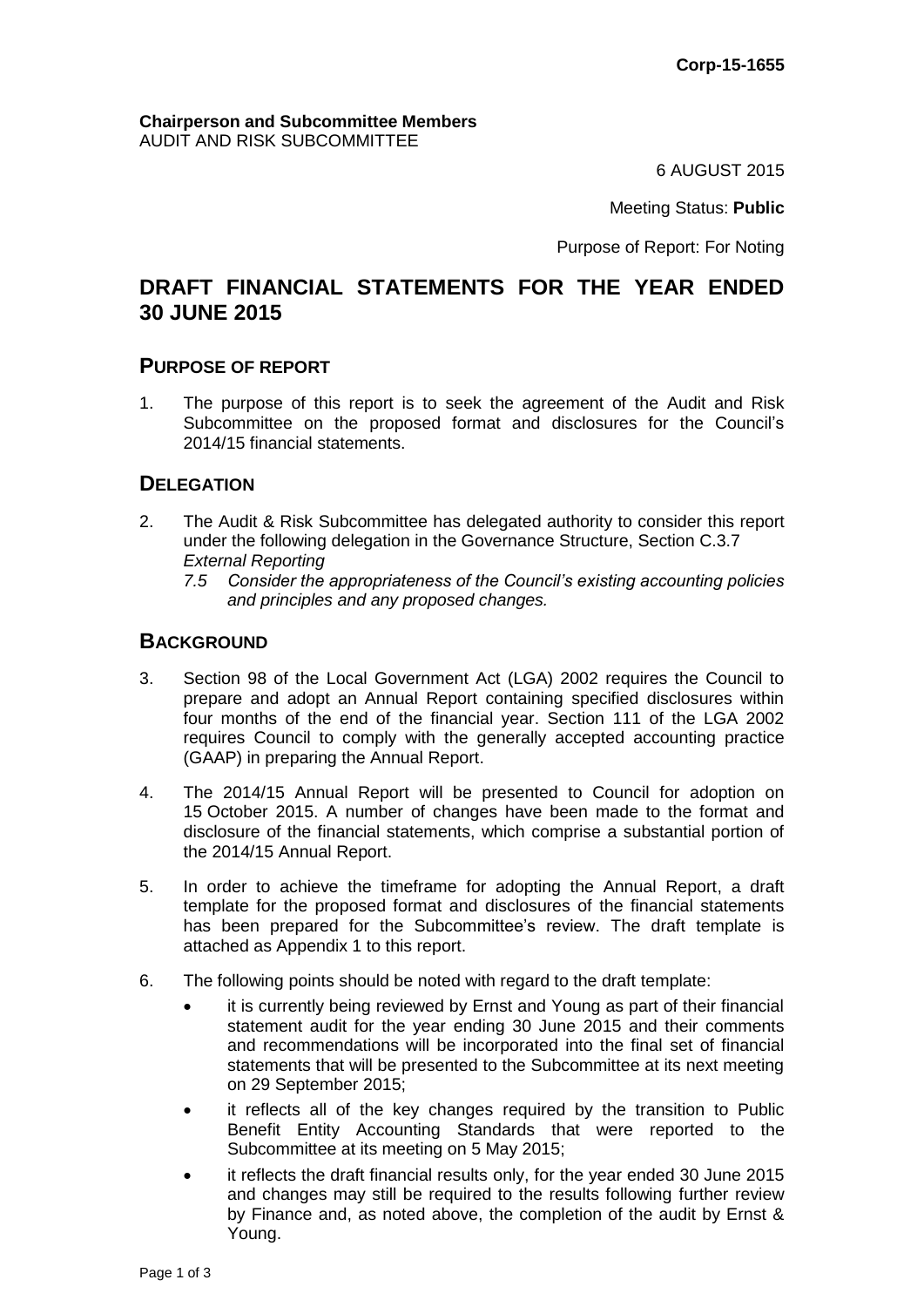## **ISSUES AND OPTIONS**

#### **Draft financial position**

7. The Council finished the 2014/15 financial year with an operating deficit of \$1.50 million, which is \$1.33 million favourable to the Annual Plan budget. The current draft financial statements reflect the position with Ernst and Young having nearly completed their substantive audit of the 11 month period ended 31 May 2015.

#### **Proposed format and disclosures**

- 8. Wherever possible the financial statements have been prepared using plain English. However given the complexity of Council operations and the requirements of the accounting standards, some of the content is inevitably of a technical nature. Accordingly a draft 2015 Financial Overview, accompanying this report to ensure transparency of the financial statements is attached as Appendix 2. The final 2015 Financial Overview will be presented to the Subcommittee at its meeting of 29 September 2015.
- 9. Model Financial Statements, released by Audit New Zealand at the start of July may provide additional disclosure options for the Council. While the Model Financial Statements acknowledge the change in accounting standards applied, the key financial statements do not separately disclose exchange/nonexchange transactions. Council Officers are working with Ernst & Young to determine the best approach.
- 10. The Annual Report Disclosure Statement for the year ending 30 June 2015 presents Council's financial performance in relation to various benchmarks to enable assessment of whether the Council is prudently managing its revenues, expenses, assets, liabilities and general financial dealings. The draft 2015 Disclosure Statement is attached as Appendix 3 to this report, and the final 2015 Disclosure Statement will be presented to the Subcommittee at its meeting on 29 September 2015.

## **CONSIDERATIONS**

Policy considerations

11. There are no policy considerations.

## Legal considerations

12. There are no legal considerations.

#### Financial considerations

13. There are no financial considerations.

## Tāngata whenua considerations

14. There are no tāngata whenua considerations.